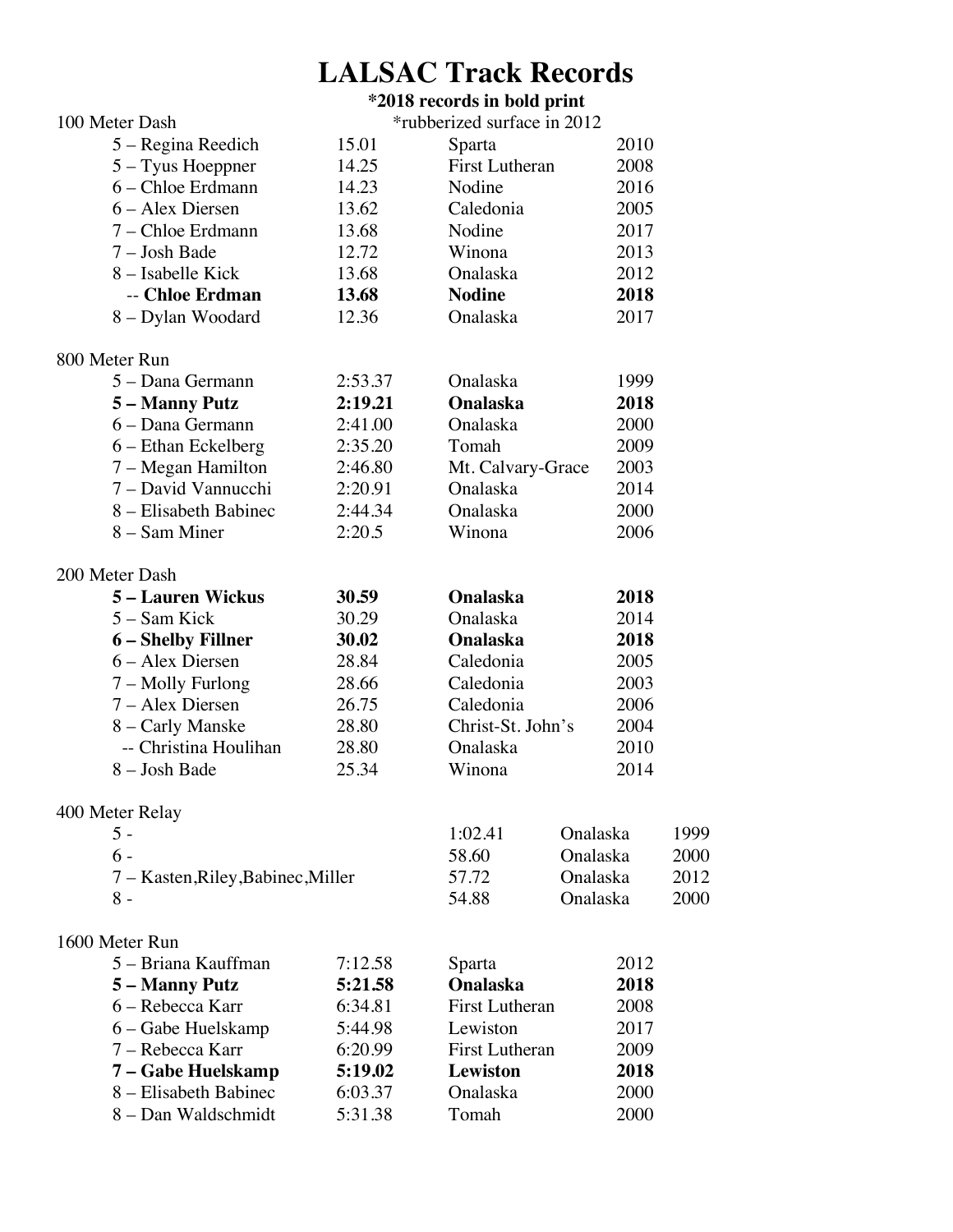#### 400 Meter Dash

| 1:13.84 | <b>First Lutheran</b> | 1998 |
|---------|-----------------------|------|
| 1:11.86 | Tomah                 | 2006 |
| 1:09.25 | Onalaska              | 2000 |
| 1:07.59 | Caledonia             | 2005 |
| 1:08.06 | <b>First Lutheran</b> | 2000 |
| 1:02.68 | <b>West Salem</b>     | 2018 |
| 1:06.69 | Onalaska              | 1998 |
| :59.32  | Winona                | 2006 |
|         |                       |      |

## 800 Meter Relay

| 5 – Wickus, Lyga, Schmeling, Putz          | 2:12.55 | Onalaska        | 2018             |
|--------------------------------------------|---------|-----------------|------------------|
| 6 – Babinec, Schaefer, Bilitz, Paggi       | 2:12.59 | <b>Onalaska</b> | 2009(since 2004) |
| 7 – Babinec, Hoeppner, Bilitz, Paggi       | 2:02.61 | <b>Onalaska</b> | 2010(since 2004) |
| 8 – Schibbelhut, Woodard, Komay, Yonkovich | 1:58.84 | Onalaska        | 2017             |

# **Field Events**

| High Jump             |         |                       |      |
|-----------------------|---------|-----------------------|------|
| 5 – Katie Tremain     | 4'2     | Christ-St. John's     | 1981 |
| Rachel Koenig         | 4'2     | Nodine                | 2015 |
| 5 – Ryan Tauscher     | 4'5     | Bangor                | 1989 |
| Jason Diersen         | 4'5     | Caledonia             | 1989 |
| 6 - Katie Tremain     | 4'8     | Christ-St. John's     | 1982 |
| 6 - Ted Wichelt       | 5'0     | Mt.Calvary            | 1982 |
| <b>Josh Diersen</b>   | 5'0     | Caledonia             | 1991 |
| 7 – Amy Bolton        | 4'8     | Tomah                 | 1986 |
| 7 – Matt Banse        | 5'1     | Caledonia             | 1989 |
| <b>Adam Nemitz</b>    | 5'1     | Tomah                 | 1999 |
| 8 – C.Gundersson      | 5'0     | Christ-St. John's     | 1986 |
| 8 - Matt Banse        | 5'8.5   | Caledonia             | 1990 |
| <b>Josh Martalock</b> | 5'8.5   | Tomah                 | 1995 |
| Long Jump             |         |                       |      |
| 5 – Katie Tremain     | 12'8.5  | Christ-St. John's     | 1981 |
| 5 - Jason Diersen     | 13'4.5  | Caledonia             | 1989 |
| 6 - Katie Tremain     | 13'5.5  | Christ-St. John's     | 1982 |
| 6 – Troy Wolndrasch   | 16'6.5  | Winona                | 1981 |
| 7 - Suzie Holman      | 14'10   | Tomah                 | 1986 |
| 7 - Jason Diersen     | 17'4    | Caledonia             | 1991 |
| 8 - Barbara Frey      | 14'11   | <b>First Lutheran</b> | 1973 |
| 8 - Josh Schneider    | 17'7    | Onalaska              | 2002 |
| Softball Throw        |         |                       |      |
| 5 – Becky Oesterle    | 129'8   | Sparta                | 1993 |
| 5 – Aaron Harding     | 184'8   | Tomah                 | 1987 |
| 6 - Kathy Parcher     | 160'10  | Immanuel              | 1973 |
| 6 – Chris Olson       | 214'9.5 | Mt. Calvary           | 1981 |